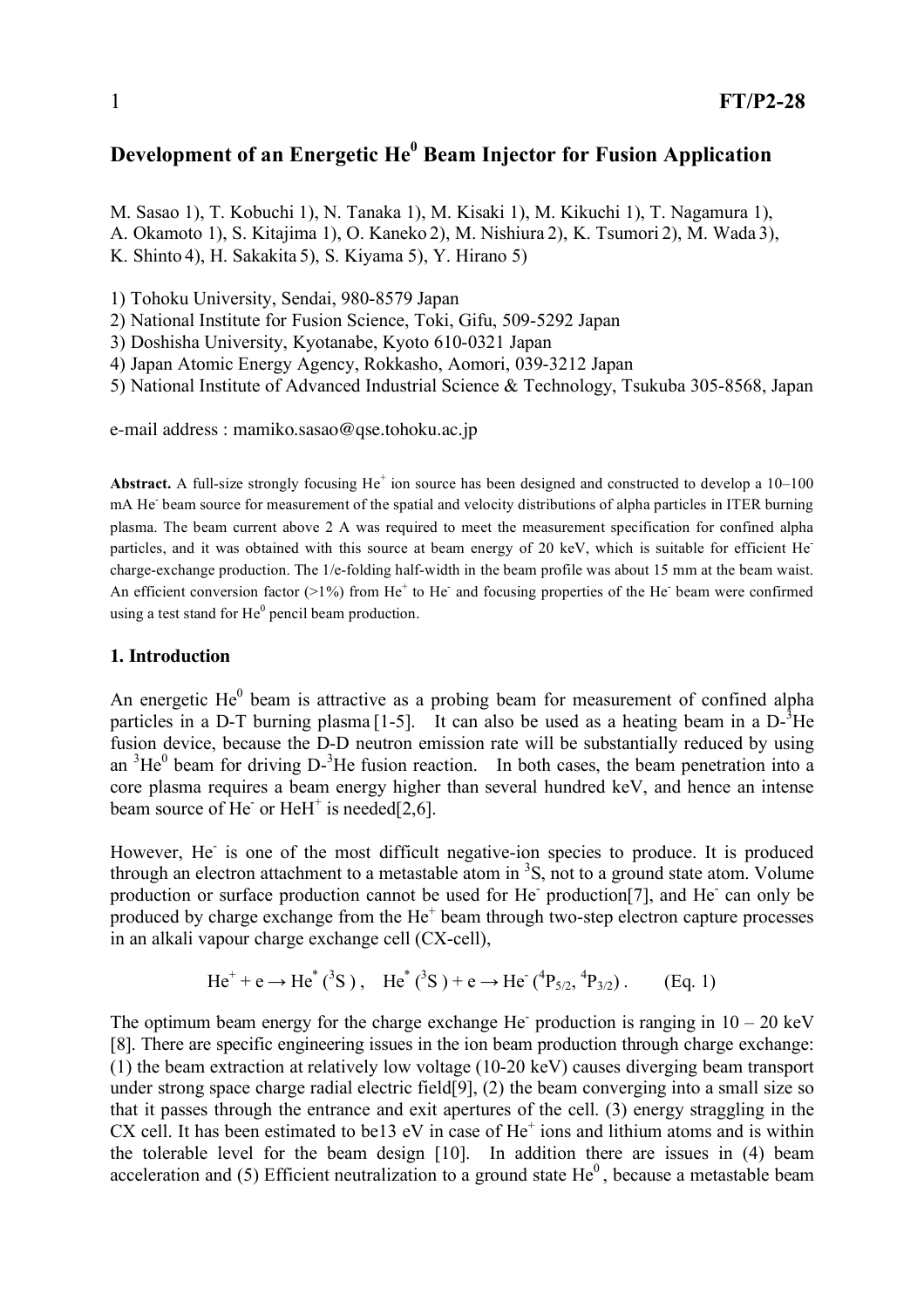atom will be easily ionized in the edge plasma, and will not penetrate into the plasma core [1-3]. A time of flight (TOF) neutralization using the 10 and 300 microsecond life times of He is proposed to produced a ground state  $He^{0}$  [2-3], and its efficiency now experimentally studied [11-13].

For application of He0 beam injection to alpha-particle measurement on ITER, the feasibility was studied<sup>[4]</sup>. Here, an alpha particle is neutralized by two-electron capture from an energetic beam particle He0

$$
He^{++} + He^0 \to He^0 + He^{++}
$$
 (Eq. 2)

to escape from the plasma toward the detection point [1-5]. Because the cross section of the process (Eq. 2) decreases rapidly as the relative energy increases above 200 keV, the beam velocity close to that of alpha particles to be measured, and forward angle detection against the beam injection direction are needed. In the arrangement of the measurement system using possible ports in ITER configuration, the counting rate of the neutralized alpha particles produced by the process  $(Eq. 2)$  was estimated. When an  $He<sup>0</sup>$  beam which was produced through an auto-detachment of an 1-1.5 MeV He - beam of 10 mA was injected, ratios of signal to neutron induced noises were evaluated, and they became greater than 1 for the normalized minor radius  $p < 0.4$ , even without beam modulation, and usage of phase sensitive detection technique at the RFQ accelerator frequency would make the measurement at the outer region possible [5].

In this article, we report the availability of the  $He^0$  beam for ITER alpha particle diagnostics and foresee the  $He^{0}$  heating beam, by showing the recent results in the development of a full-size He<sup>+</sup> ion source  $[14 - 17]$ , those in beam transport study related to the charge exchange production [11-13].

# **2. Full-size He <sup>+</sup> ion source**

Considering the low conversion efficiency  $(\leq 2\%)$  from He<sup>+</sup> to He<sup>-</sup> and the optimum conversion energy of  $10-20$  keV, an ampere-size  $He^+$  ion source was designed to obtain a 10 mA He beam for ITER application. The ion source consists of a plasma chamber 300 mm in diameter and 280 mm in length surrounded by a set of permanent magnets that form a cusp magnet field, 4 or 8 filaments and three concave multi-aperture electrodes. All three electrodes are made from molybdenum and they are actively water cooled at their rims. From the centre area of 100 mm in diameter, more than 300 beamlets are extracted through apertures 4 mm in diameter. Concave electrodes were chosen so that the extracted beam focuses into an acceptable size of an alkali vapour cell without using electrrostatic lenses which extinguish the space charge neutralization effect. The alkali vapour cell is designed aiming at long operation time without alkali vapour leakage, efficient negative beam production, and typical aperture size is about 20–30 mm. Figure 1 shows the schematic illustration of concave electrodes of a strongly-focused  $He<sup>+</sup>$  beam and photograph of the plasma electrode viewed from the plasma side.

The He<sup>+</sup> ion source was installed on the NBI test stand at National Institute for Fusion Science with a vacuum chamber of  $1 \times 1 \times 1$  m<sup>3</sup> for diagnostics. In this chamber, a Rogowski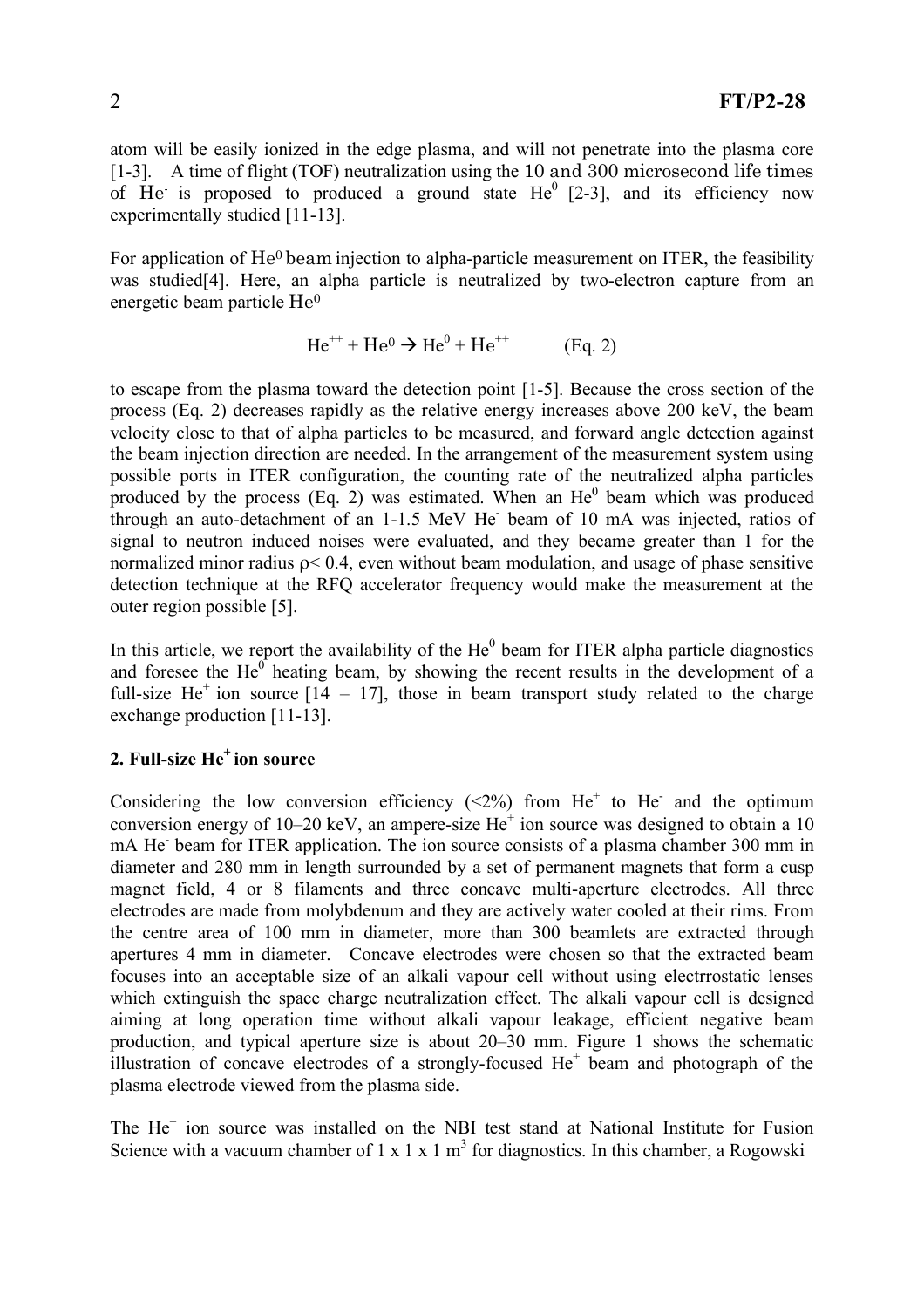

*FIG. 1 Schematic illustration of extraction electrodes of a strongly-focused He <sup>+</sup> beam and photograph of the plasma electrode viewed from the plasma side. All electrodes are made from molybdenum and they are actively water cooled at the peripheral. The extraction area is 100 mm in diameter, with more than 300 apertures.*



*FIG. 2. The extraction voltage dependence (a) and the arc power dependence of the He <sup>+</sup> beam current measured by a Rogoski-coil, a carbon plate and the acceleration current. Beam current of 1A is the minimum requirement for the alpha particle measurement on ITER without beam modulation.*

coil and a movable carbon beam dump target  $(100 \times 100 \times t2 \text{ mm}^3)$  were installed. The carbon target position was controlled remotely in the direction of the beam axis to determine a beam focal point. The temperature at the beam dump target heated by the extracted beam was observed from the backside of the target with an infrared camera installed outside the chamber to obtain the 2D beam current density distribution [5]. In addition, the beam current onto the carbon target was measured. The extracted beam current was directly measured using a 811-turn Rogowski coil of 88 mm in major diameter *R*. A Teflon-coated wire conductor of 0.6 mm diameter was wound around a centre insulator ring into a coil shape [5]. The relation between the induced voltage  $V_s$  to the beam current *I* can be expressed by

$$
V_s = -\frac{NS\mu_0}{2\pi R} \frac{dI}{dt}
$$
 (Eq. 3)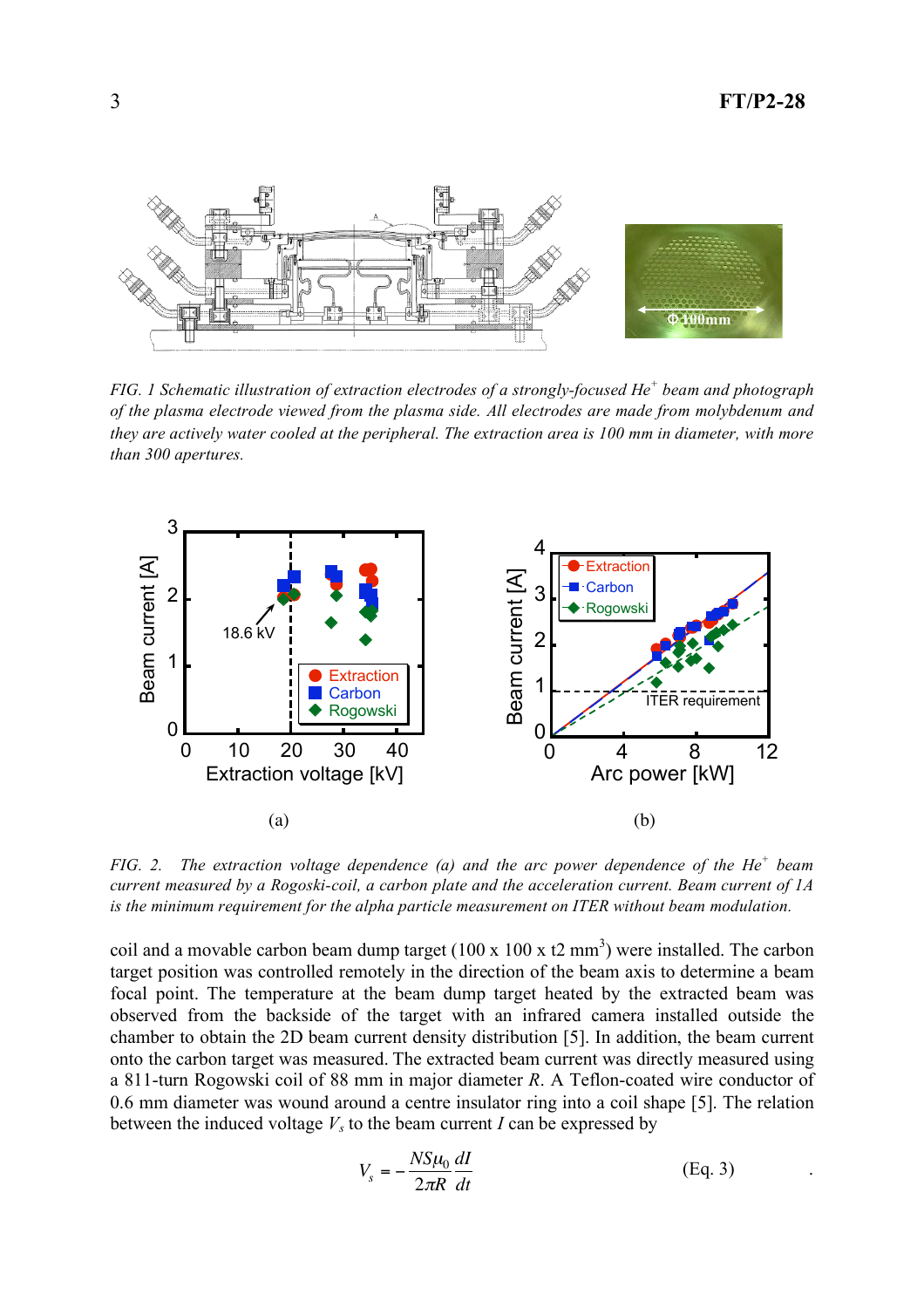Then the net beam current can be measured through an integration circuit without blocking the beam. The beam current could also be evaluated from the difference between the acceleration electrode current  $(I_{\text{acc}})$  and deceleration electrode current  $(I_{\text{dec}})$ ,  $I_{\text{acc}}-I_{\text{dec}}$ .

A He plasma was produced by an arc discharge using 4 or 8 filaments in the ion source. The typical arc power was 7 to 12 kW, with a filament power of 8 - 9 kW and pulse duration of 2-10 s. The acceleration voltage of 18 -35 kV, a deceleration voltage of -0.2  $\sim -0.85$  kV were delivered for the extraction. The typical beam duration was 0.1 s. The acceleration current and beam currents measured by both the Rogowski coil and the carbon plate beam target are shown in Fig. 2 as a function of the acceleration voltage (a) and the arc power. The beam current measured by the Rogowski coil was slightly lower than the values obtained by other methods, because it is free from the contamination of neutralized beam component, secondary electrons, and back streaming electron current. A beam current of more than 2 A was achieved at acceleration voltages of 20–25 kV with the arc power of 10 kW. The measured beam current shows a weak dependence upon the extraction voltage, indicating that the source was adequately designed to have the optimum performance in the extraction voltage of 20 kV region, the energy suitable for He beam production.



*FIG. 3.* Perveance dependence of 1/*e*-folding beam profile half-width, (a) for the arc power at 6.8 kW, 9 kW, and 10kW under the pressure of 17mPa, and (b) comparison of the results under the pressure of 17mPa, 24 mPa and 50 mPa.

The 1/*e*-folding half-width of the beam profile,  $r_{1/e}$ , was obtained from the 2D-image of temperature distribution measured with an IR camera by assuming Gaussian distribution and constant background which corresponds to the temperature of the beam target before the  $He<sup>+</sup>$ beam injection [15]. The half-width at their minimum position was plotted against the perveance  $(I_{\text{acc}} / V_{\text{ext}}^{3/2})$ , which is a measure of the beam extraction governed by the ion saturation limit at the boundary of the ion source plasma and space charge limitation in the extraction direction. Here,  $V_{ext}$  denotes the extraction voltage. Then the half-width were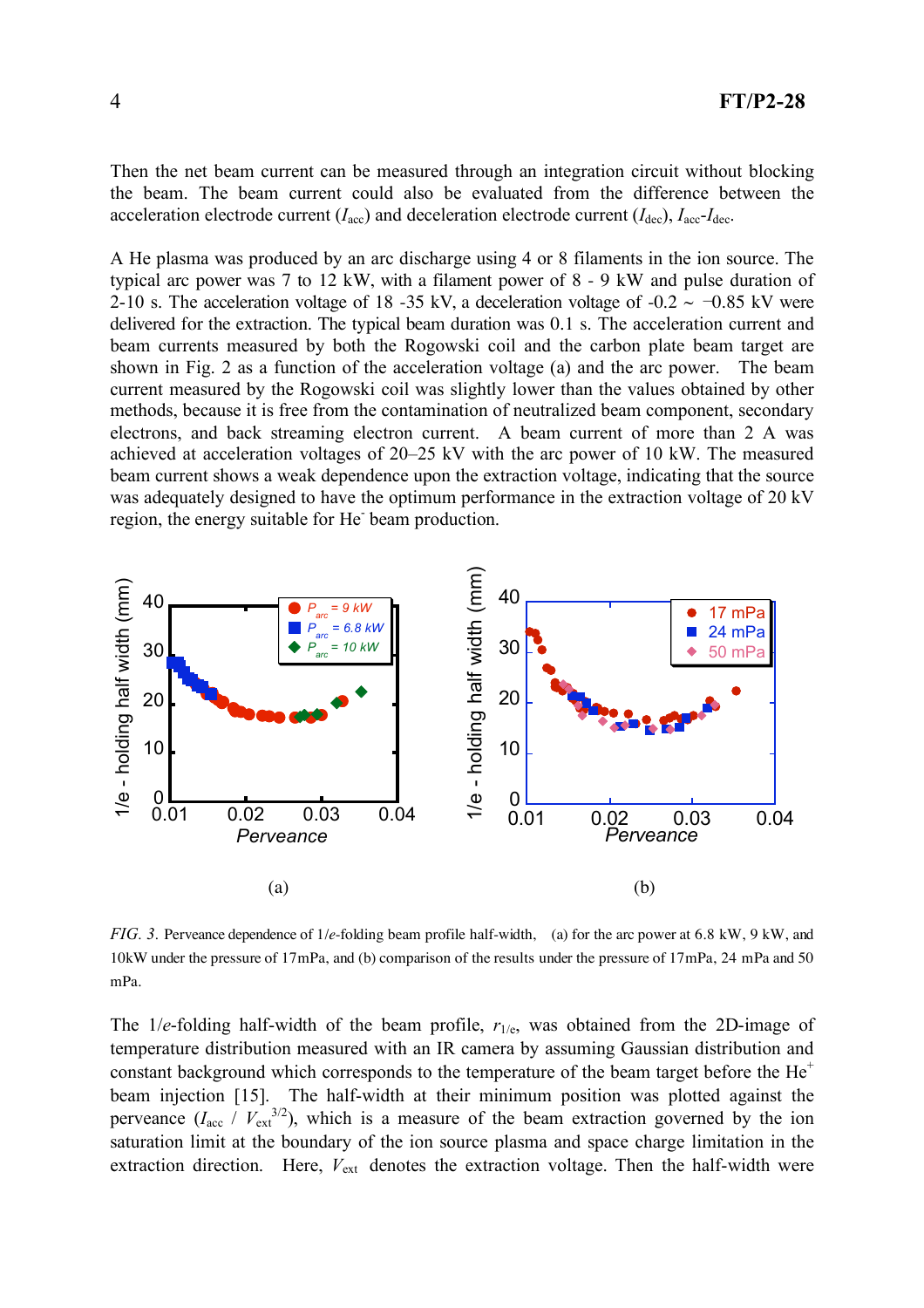plotted against the perveance as shown in *FIG. 3a*. Perveance dependence of the half-width showed that it takes the minimum of 15 mm at perveance of about 0.03  $(A/kV^{3/2})$ . In *FIG.* 3*b*, the perveance dependence of the half-width under the ion source pressure of 17, 24 and 50 mPa were compared. The width observed under ion source operation at the lowest pressure was larger than the other cases, indicating the beam size is affected by the space charge neutralization.

The half-width at the optimum perveance were measured by changing the carbon target position from the plasma electrode along the path length, *Z.* The focal length, Z*f*, and the beam divergence,  $\theta_{div}$ , were obtained by fitting the dependence of the half-width on the path length to the following curve:

$$
r_{1/e}^{2} = (\theta_{div} Z)^{2} + (Z - Z_{f})^{2} (r_{1/e,0} / Z_{f})^{2},
$$
 (Eq. 4)

where  $r_{1/e,0}$  is net area size of the extracted beam projected on the extraction electrode ( $Z = 0$ ) mm). Then, the focal length, the beam divergence and the minimum beam radius were about 500 mm, ~20 mrad and 15 mm, respectively [15-17].

The beam size measured with the present source shows that the beam of the required current and energy passes through entrance and exit apertures of a cell that is available with the present technology. However, the focal length deviated from the designed values, indicating the effect of thermal strain from high-power operation at 60 kW in the beginning of the source conditioning. The shape changes of the concave electrodes were measured after the series of experiment. The gap distance was changed and the uniformity was not conserved. This is one of the reasons that the beam divergence was larger than expected. Even at the arc power of 10 kW, where the required parameters were obtained, the uniformity of the beam profile was changed further downstream from the focal length by increasing the plasma arc duration to 10 s. Further study is needed to realize a DC operation of the beam source.

The possibility for applying the strongly-focused high-intensity  $He<sup>+</sup>$  beam source to study the plasma material interactions for the development of plasma facing material has been studied<sup>[18]</sup>. Recent studies have revealed the importance of He effect on the material surface interaction. The beam flux at the focal point and beam power density achieve up to 3 x  $10^{22}$  $m<sup>2</sup>s<sup>-1</sup>$  and 0.1 GW/m<sup>2</sup>, respectively. Due to optimization of the operation, a higher performance is expected.

## **3. He-production**

A test stand device named Advanced Beam Source 103 (ABS103) has been constructed to study the beam transport related to the double charge exchange He production, and to provide experimental confirmation on the production of a ground state through auto-electron detachment. The meta-stable fraction will be measured using a Laser absorption method [19-20] or beam attenuation in a cylindrical plasma[21]. A schematic diagram of the equipment ABS103 is shown in Figure 4. It has a compact bucket-type  $He^+$  ion source, a set of einzel lens, alkali vapor gas cell (Li cell), a double focus bending magnet, an accelerator column and a free flight tube with an ion separator and a pyro-electric detector for neutral beam current measurement. The He<sup>+</sup> ions are extracted from a compact ion source at energy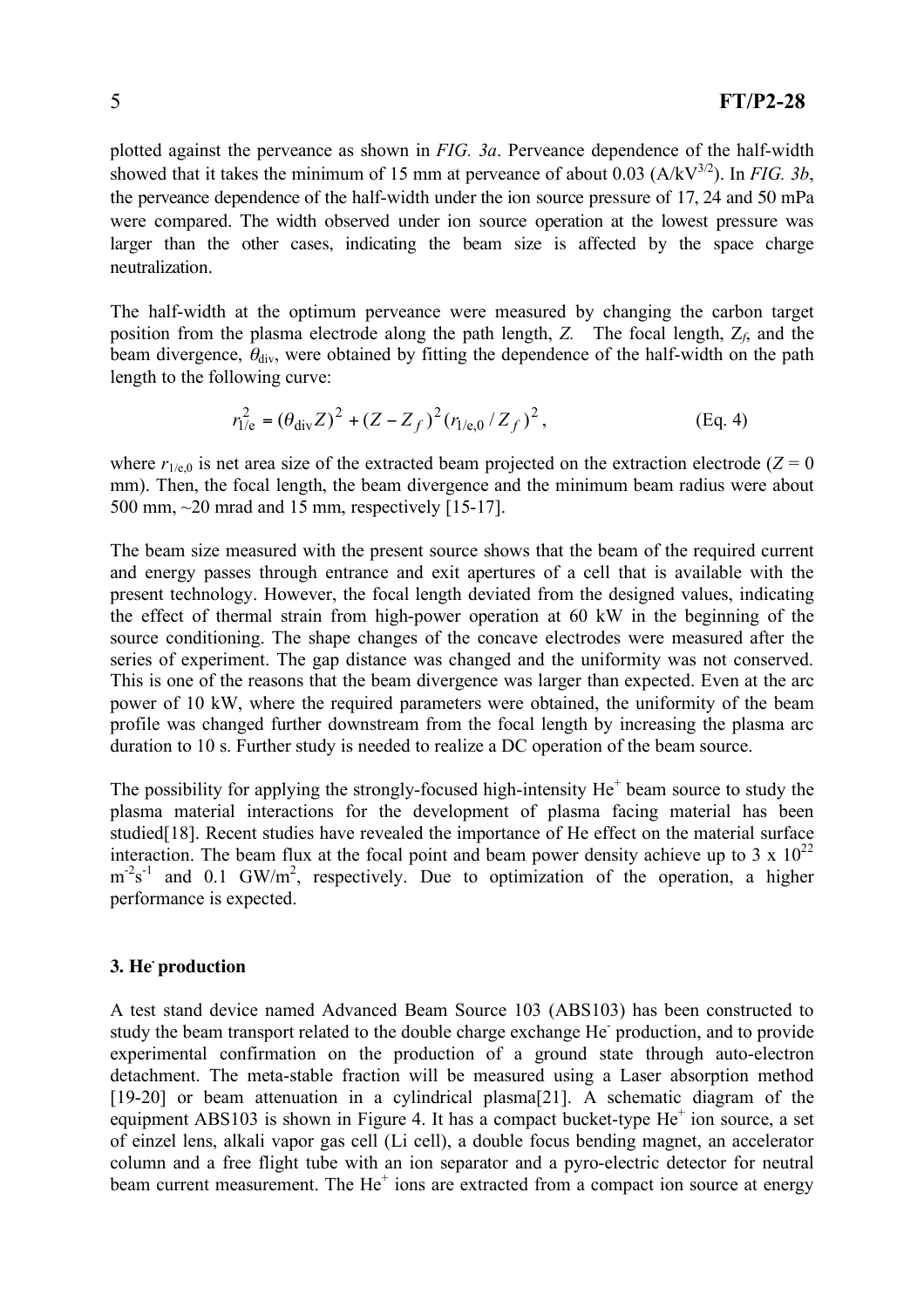range 10-15 kV so that the cross section of He production in Li is comparably large [8]. Then, the beam is adjusted with an electrostatic lens, injected into a Li vapor cell, converted into He<sup>-</sup>, and then charge separated by a 90° bending magnet of double focusing type. The magnet is designed to have two focal points, accepting a diverging beam to focus the beam at the mirror point downstream in the two transverse directions<sup>6</sup>. One of the focal points should be at the centre of the CX-cell, while the other should be at the entrance of the accelerator. In addition the magnet prevents  $He<sup>+</sup>$  and  $He<sup>0</sup>$  beams entering the electrostatic accelerator. The He<sup>-</sup> beam is then electro-statically accelerated, and is neutralized in flight with the decay life times of 10 and 300 usec. All of the components for He beam production are in a high voltage station of 100-150 kV to accelerate the He beam [18].



*FIG. 4 A schematic diagram of the equipment ABS103. The components upstream the electrostatic accelerator are contained in a shield box on the negative high voltage terminal. Details are described in the text.*

The beam current and profiles of He<sup>+</sup> and He<sup>-</sup> beams were measured at the entrance of the accelerator, by scanning a Faraday cup with a 1 mm slit aperture in the direction perpendicular to the beam. Typical operation conditions are the arc current of the ion source,  $I_{\text{arc}}$  =1.0 A, the He<sup>+</sup> extraction voltage,  $V_{\text{acc}}$  =8-15 kV, and the Li cell temperature,  $T_{\text{Li}}$  = 773 K-893 K. Figure 4 shows the dependence of integrated beam current intensity (a) and the  $1/e$ -folding beam profile half width (b) of  $He<sup>+</sup>$  and  $He<sup>-</sup>$  beams upon the CX-cell temperature. The He<sup>+</sup> current decreases drastically, and that of He<sup> $-$ </sup> beam has a maximum value of 0.9  $\mu$ A at  $\sim$  870 K. An efficient conversion factor higher than 1% from He<sup>+</sup> to He was obtained. The 1/e-folding beam half width of the He<sup>+</sup> beam is  $\sim$ 7 mm at 793.15 K and it decreases to  $\sim$ 2 mm as the temperature increases[18]. However that of He<sup>+</sup> beam is increasing slightly. The half widths of the He<sup>+</sup> and He<sup>+</sup> beams converge at around 2 mm showing the space charge radial electric field, which possibly might be converging the He beam.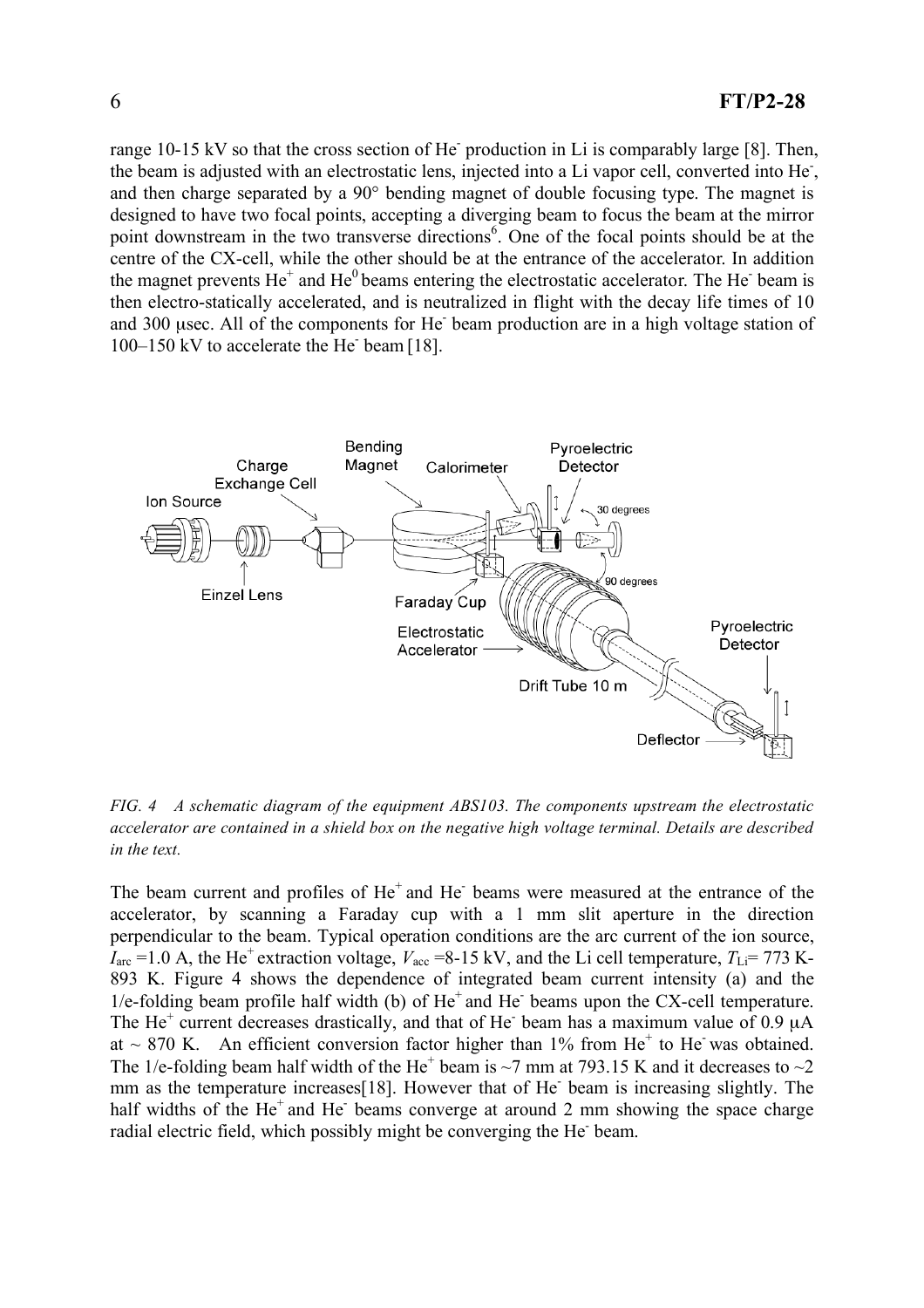

*FIG. 5 Dependence of integrated beam current intensity (a) and the 1/e-folding beam profile half width (b) of He <sup>+</sup> and He - beams upon the CX-cell temperature [18].*

Post-acceleration experiment was carried out on the ABS103 [22]. Experimental results indicated that the focusing effect of the beam by the post-acceleration column was confirmed. The calulation using a simulation beam transport code predicted the feature that the beam focused when the acceleration voltage was increased,

#### **4. Discussion and Conclusion**

In the present research, a full-size strongly focusing  $He<sup>+</sup>$  ion source has been constructed to develop a 10-100 mA He beam source for measurement of the spatial and velocity distributions of alpha particles in ITER burning plasma. The beam current above 2 A was obtained at beam energy of 20 keV, which is suitable for He charge-exchange production. The 1/e-folding beam profile half-width at the beam waist was about 15 mm, and it was small enough to be accepted by a circulating alkali charge exchange vapor cell under the present technology. An efficient conversion factor  $(>1%)$  from He<sup>+</sup> to He<sup>-</sup> and focusing properties of the He beam were confirmed using a test stand for  $He<sup>0</sup>$  beam production.

The present research has indicated that a confined alpha particle measurement system using an energetic He<sup>0</sup> beam produced from He<sup>-</sup> and accelerated to  $1 - 2$  MeV is promising. In addition, improvement of the S/N ratio on ITER can be accomplished (1) by subtraction of neutron-induced background noise using beam modulation, and/or (2) by additional shielding and bending of the secondary particles after stripping at the detectors.

The strongly-focused high-intensity  $He<sup>+</sup>$  beam source developed in the present research can be applicable to the study on the plasma material interactions for the development of plasma facing material [11]. Recent studies revealed the importance of He effect on the material surface interaction. The high particle flux tests for candidate materials can be made with the constructed system with the beam flux at the focal point. The prospect to a heating beam on a